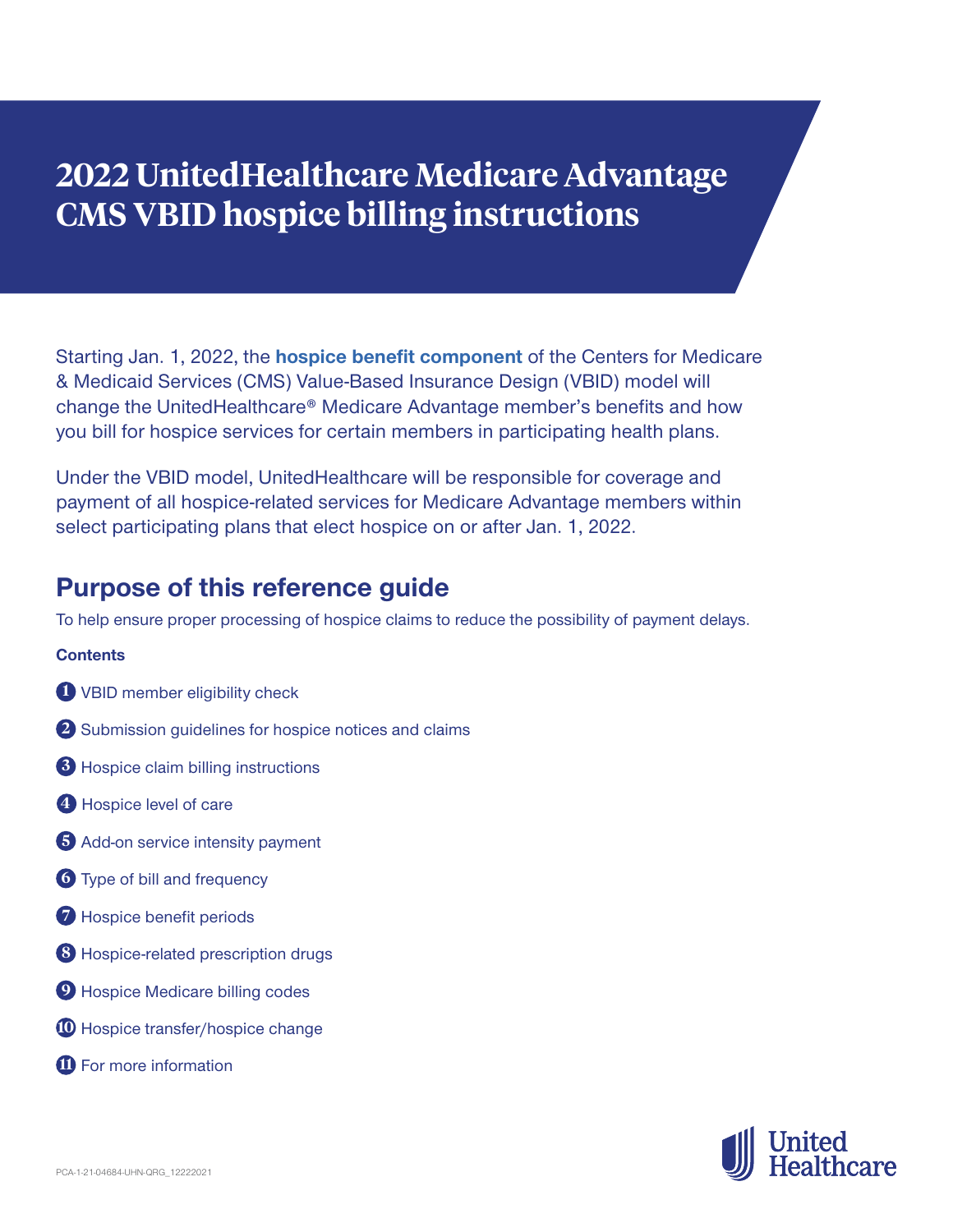### **1 How to check if a member is eligible for the VBID model hospice benefit component**

- 1. Confirm your patient's Medicare eligibility and check for Medicare Advantage enrollment. If your patient shows you a Medicare Advantage enrollment card, move to Step 2. If your patient shows you a Medicare card with a Medicare Beneficiary Identifier, use either your normal process or any of the following online tools or services to check for Medicare Advantage enrollment:
	- Medicare Administrative Contractor (MAC) Portal
	- MAC Interactive Voice Response (IVR) System
	- Health Insurance Portability and Accountability Act (HIPAA) Eligibility Transaction System (HETS)
	- Billing agencies, clearinghouses or software vendors
- 2. If the patient is in a hospice VBID participating plan, and the hospice election date is on or after Jan. 1, 2022, identify the Medicare Advantage contract number and plan benefit package identification information on the Medicare Advantage enrollment card or by using one of the online tools or services in Step 1.



 $\rightarrow$  It will look like this: H#######. For example, H1234-001.

**Reminder:** Check the effective and termination dates to help ensure the patient's enrollment in the participating plan is for 2022.

3. Compare the patient's plan information to the list of plan benefit packages (PBPs) participating in the hospice benefit component of the VBID model. If their plan is part of the model, follow the directions below for submitting claims.

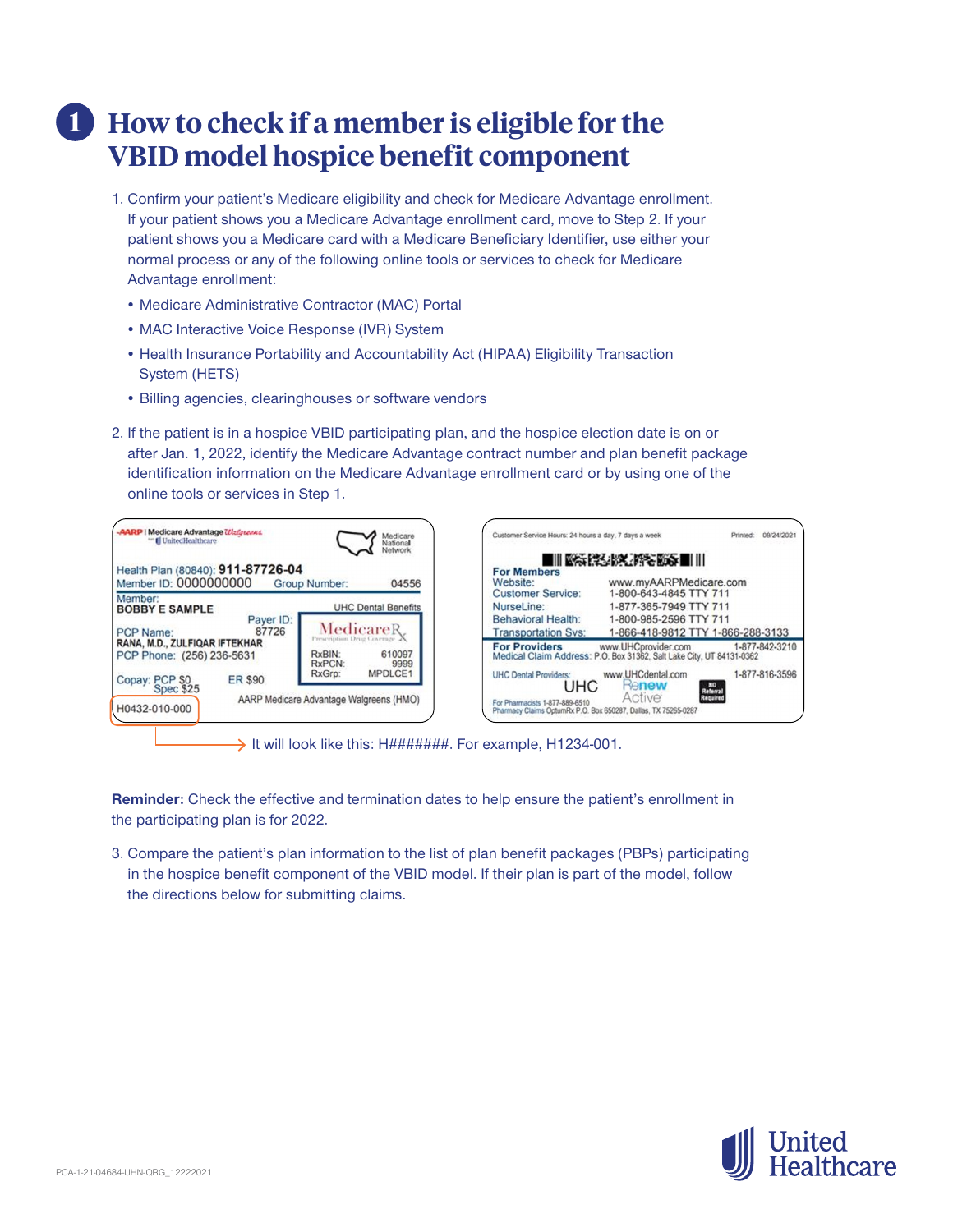### **2 Submission guidelines for hospice notices and claims**

Submit all Notice of Elections (NOE) and claims electronically to the MAC and UnitedHealthcare. Please reference the Payer ID (87726) listed on the back of the member's card.

#### **Electronic claims submission methods**

- •**Practice Management System (PMS) and Hospital Information System (HIS):** Software used by physicians or facilities for scheduling, registration, billing and account receivables management. Claim files can easily be created in batches or individually for electronic submission. Submit claims directly from your system or upload claim files to another source for transmission to payers.
- **•Clearinghouse:** Accepts claims from a care provider's PMS or HIS and from online resources to forward to insurance payers. Clearinghouses function as the intermediary between the care provider and the payer, while providing key services to prevent time-consuming processing errors and delays. For example, claims received by clearinghouses are checked for errors, validating the information required by HIPAA and the payer.

#### **Paper claims submission methods**

We prefer to receive claims electronically but will accept claims submitted on paper for providers that are under an Administrative Simplification Compliance Act (ASCA) waiver. Please send completed claim form(s) to the claims address listed on the back of the member's ID card.

For more resources on claims submission, visit the following websites:

**[Claims and encounter data submissions – Ch.10, 2021 Administrative Guide | UHCprovider.com](https://www.uhcprovider.com/en/admin-guides/administrative-guides-manuals-2021/ch10-our-claims-process-2021/claims-enc-data-sub-ch10-guide.html)**

**[Institutional paper claim form \(CMS-1450\) | CMS](https://www.cms.gov/Medicare/Billing/ElectronicBillingEDITrans/15_1450)**

**[Professional Paper Claim Form \(CMS-1500\) | CMS](https://www.cms.gov/Medicare/Billing/ElectronicBillingEDITrans/16_1500)**

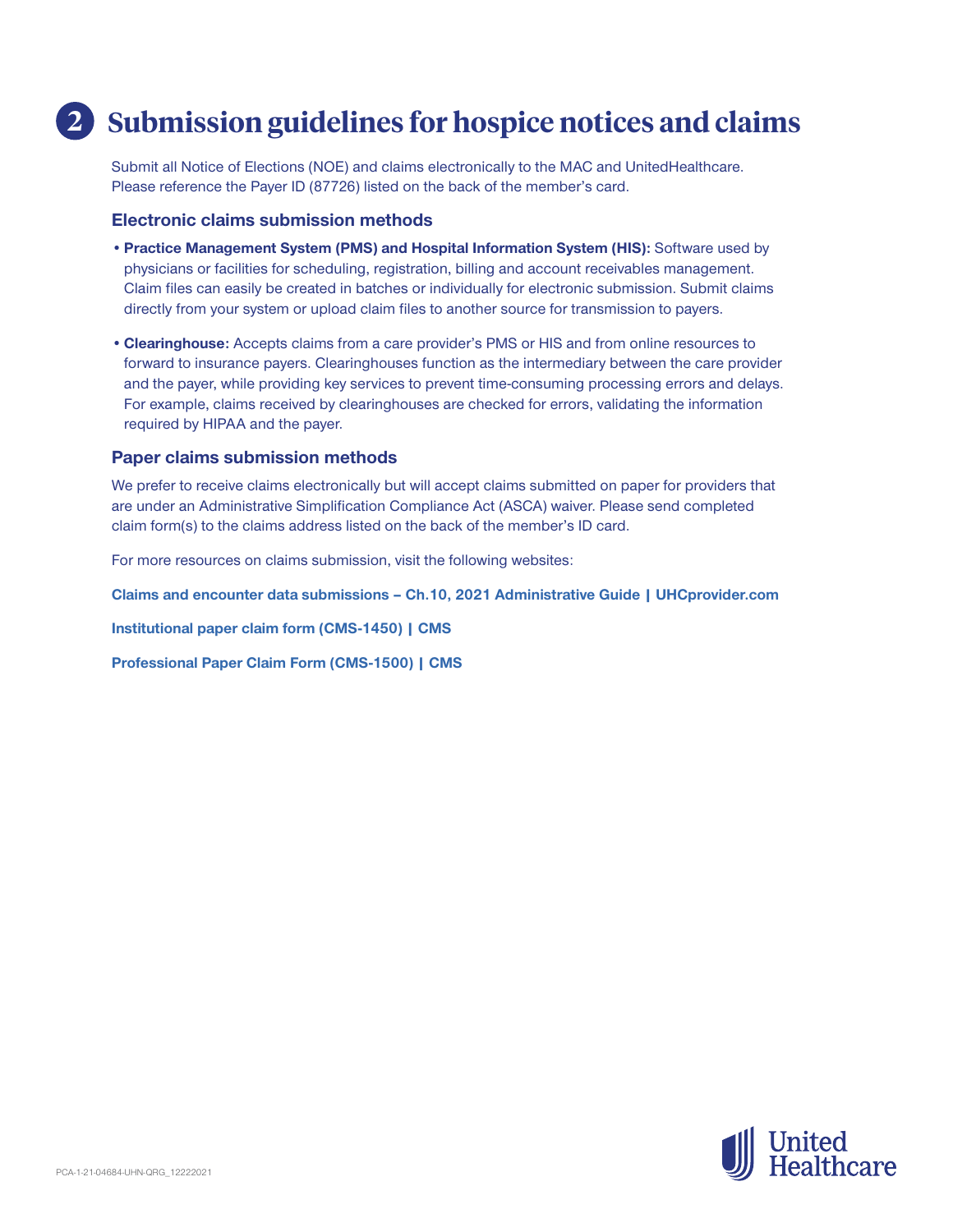# **3 Hospice claim billing instructions**

Hospice providers are required to submit hospice care claims to both UnitedHealthcare and the MAC for any member in a participating VBID plan that has elected hospice on or after Jan. 1, 2022. Providers' claims are processed in alignment with Original Medicare hospice payment methodology.

Here is how to bill for a patient enrolled in a participating Medicare Advantage Organization (MAO) for hospice services:

- Confirm the patient's hospice election start date is on or after Jan. 1, 2022
- File the Notice of Election (NOE) with your MAC and UnitedHealthcare:

**NOTE:** If you are a hospice provider, you need to file hospice NOE within 5 calendar days after the hospice admission date. If you do not file timely NOEs, then the MAO may not cover and pay for days of hospice care from the effective date of election to the date of filing of the NOE, as is current policy under Original Medicare.

- Submit claims to your MAC as you normally would. Medicare will treat these claims as informational for operational processing and monitoring and return a remittance advice with the following messages:
	- Claim Adjustment Reason Code (CARC) 96: Non-covered charge(s)
	- Remittance Advice Remark Code (RARC) MA73: Information remittance associated with a Medicare demonstration. No payment issued under fee-for-service Medicare as patient has elected managed care
	- Group Code Contractual Obligation (CO): MAOs participating in the VBID model's hospice benefit component will be responsible for coverage of the above services
- Submit the claim to the MAO: If you are a hospice provider that is not in the participating MAO's network, you can use the same forms you use to submit claims to your MAC
- Upon hospice discharge or benefit revocation, file the Notice of Termination or Revocation (NOTR) with your MAC and the MAO

If you are a hospice provider who is contracted with a participating MAO, follow the billing and claims processing guidelines within your contractual arrangements.

For help with any billing issues or questions, please contact your patient's MAO, your local MAC or CMS at **[vbid@cms.hhs.gov](mailto:vbid%40cms.hhs.gov?subject=).**

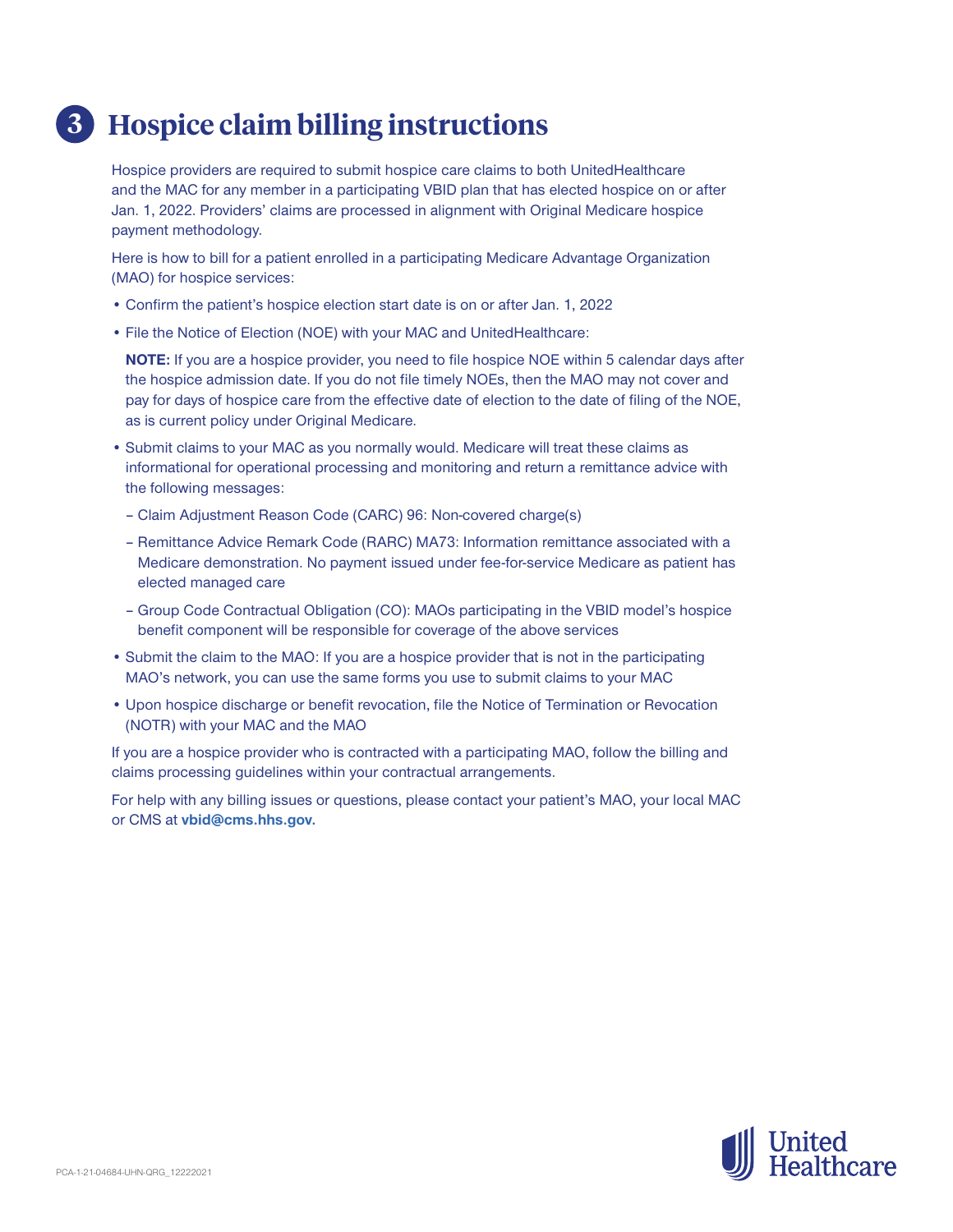# **4 Hospice level of care**

You must report services for all hospice levels of care (routine home care (RHC), continuous home care (CHC), general inpatient care (GIP) and inpatient respite care) with a HCPCS code that identifies the location where that level of care was provided. If the care was provided in different or multiple locations, you should identify each location with the corresponding HCPCS code as separate and distinct line items.

| <b>Allowed place of service (HCPCS)</b><br>codes for levels of care (revenue) codes |                                                                          | <b>RHC</b><br>0651 | <b>CHC</b><br>0652 | <b>Respite care</b><br>0655 | <b>GIP</b><br>0656 |
|-------------------------------------------------------------------------------------|--------------------------------------------------------------------------|--------------------|--------------------|-----------------------------|--------------------|
| Q5001                                                                               | Home                                                                     | $\checkmark$       | Y                  | N                           | N                  |
| Q5002                                                                               | Assisted living facility                                                 | Υ                  | Υ                  | N                           | N                  |
| Q5003                                                                               | Long-term care (LTC) or Non-skilled<br>nursing facility (unskilled care) |                    | v                  | Y                           | N                  |
| Q5004                                                                               | SNF (skilled nursing facility)                                           | $\checkmark$       | N                  | $\checkmark$                | v                  |
| Q5005                                                                               | Inpatient hospital                                                       | Y                  | N                  | Y                           | Y                  |
| Q5006                                                                               | Inpatient hospice facility                                               | $\checkmark$       | N                  | Y                           | Y                  |
| Q5007                                                                               | <b>LTC</b> hospital                                                      | v                  | N                  | Y                           | Y                  |
| Q5008                                                                               | Inpatient psychiatric facility                                           | v                  | N                  | v                           | v                  |
| Q5009                                                                               | Place not otherwise Specified                                            | v                  | ٧                  | v                           | Y                  |
| Q5010                                                                               | Hospice residential facility                                             |                    |                    | N                           | N                  |

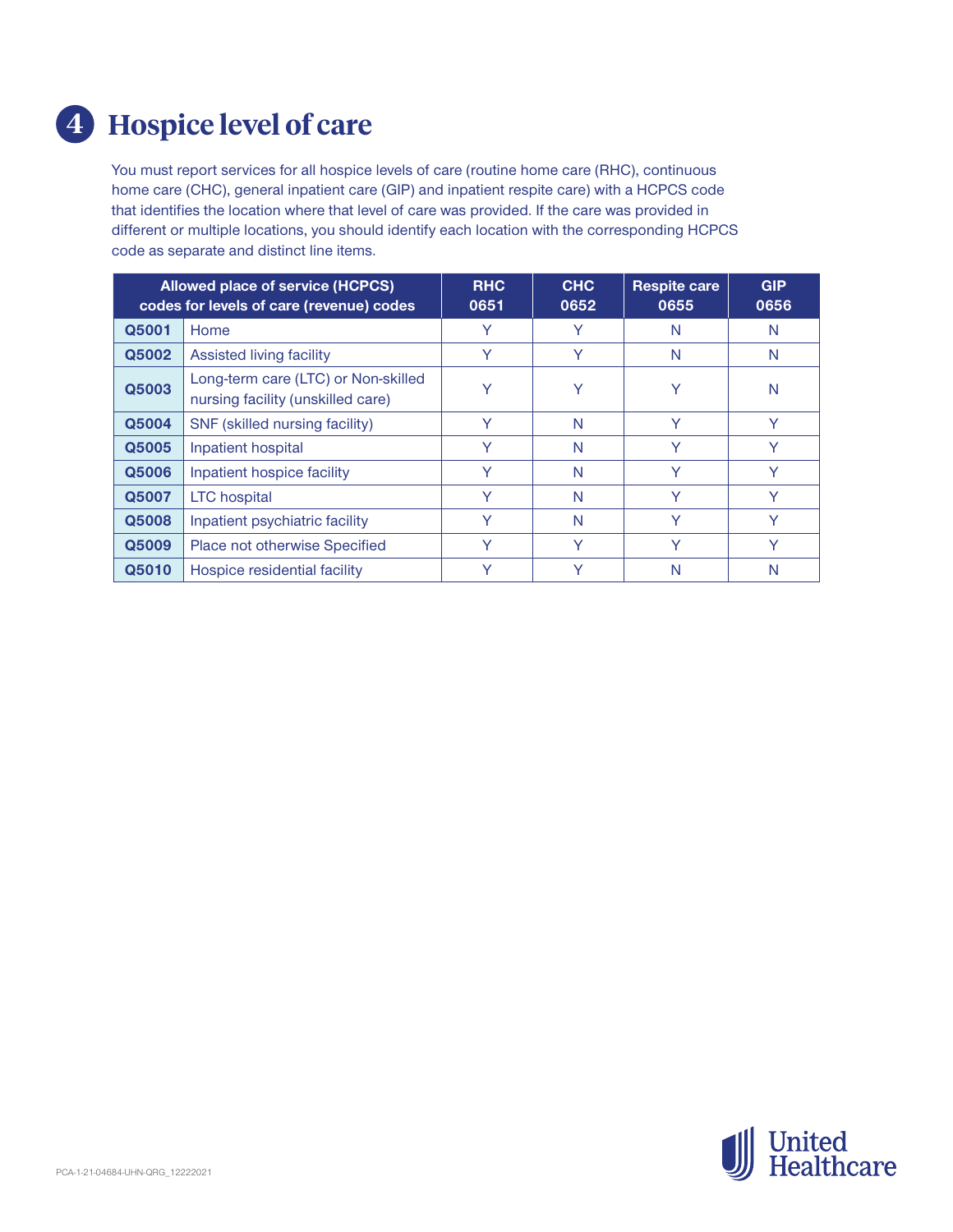# **5 Add-on service intensity payment**

Effective for hospice services with dates of service on and after Jan. 1, 2016, we'll make a service intensity add-on (SIA) payment for the social worker visits and nursing visits provided by a registered nurse (RN), when provided during routine home care in the last 7 days of life. The SIA payment is in addition to the routine home care rate.

We provide the SIA payment for visits of a minimum of 15 minutes and a maximum of 4 hours per day (i.e., from 1 unit to a maximum of 16 units combined for both nursing visit time and/or social worker visit time per day). In addition, the time of a social worker's phone calls is not eligible for an SIA payment.

We calculate the SIA payment amount by multiplying the CHC rate (per 15 minutes) by the number of units for the combined visits for the day (payment not to exceed 16 units) and make adjustments for geographic differences in wages.

**EXAMPLE CLAIM 1:** End of Life (EOL) 7-day SIA:

Billing Period: Dec. 1, XX–Dec. 9, XX, Patient Status: 40

RHC in home, discharged deceased.

| <b>Revenue code</b> | <b>HCPCS</b> | <b>Line-item date of service</b> | <b>Units</b> |
|---------------------|--------------|----------------------------------|--------------|
| 0651                | Q5001        | 12/01/XX                         | 9            |
| 0551                | G0154        | 12/01/XX                         | 4            |
| 0571                | G0146        | 12/02/XX                         | 6            |
| 0561                | G0155        | 12/05/XX                         | 4            |
| 0571                | G0156        | 12/05/XX                         | 3            |
| 0551                | G0154        | 12/06/XX                         | 3            |
| 0571                | G0156        | 12/06/XX                         | 4            |
| 0551                | G0154        | 12/09/XX                         | 4            |
| 0561                | G0155        | 12/09/XX                         | 6            |
| 0571                | G0156        | 12/09/XX                         | 2            |

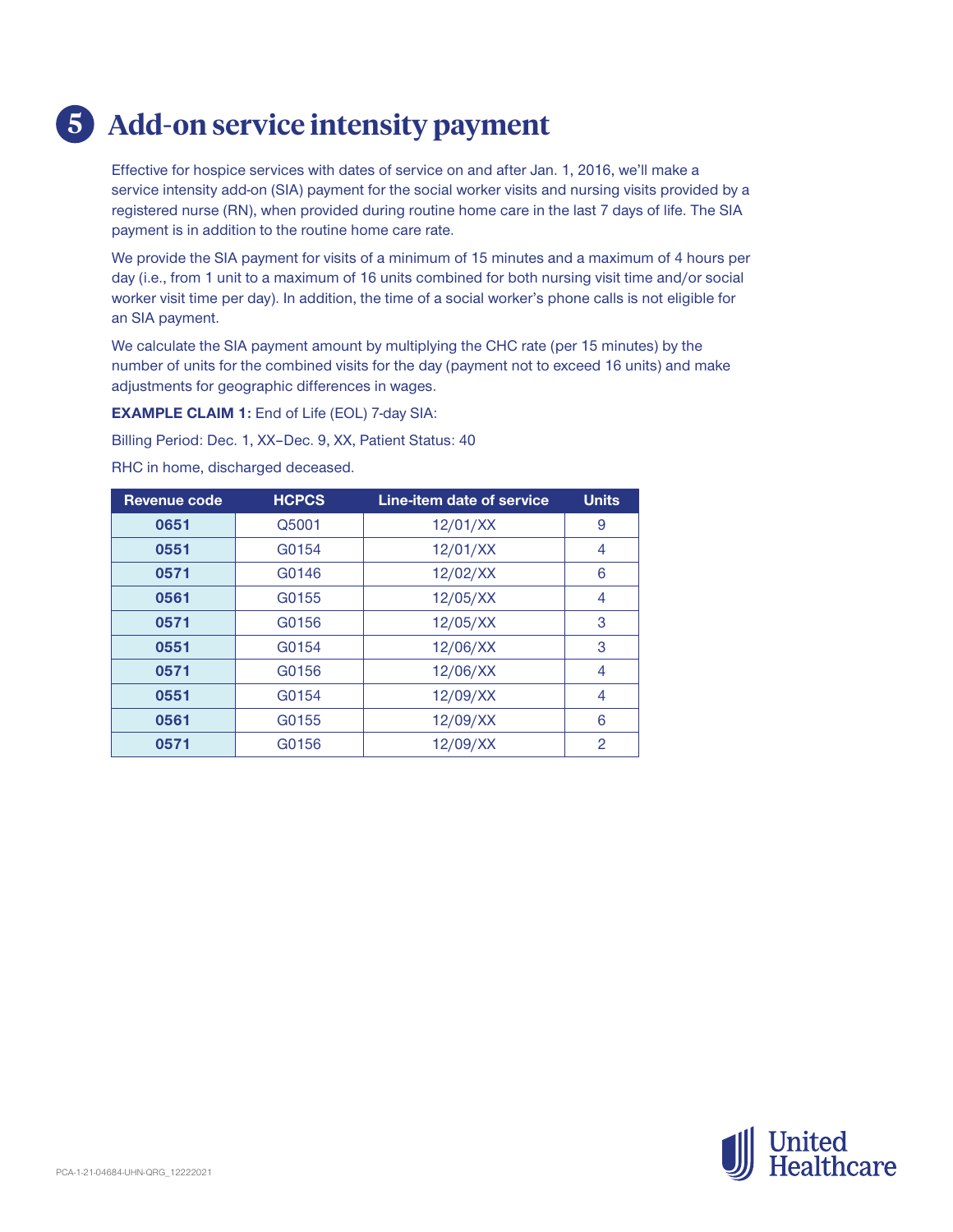# **6 Type of bill and frequency**

| Type of bill (FL4) X=1 non-hospital-based   X=2 hospital-based |                                                |            |                       |  |
|----------------------------------------------------------------|------------------------------------------------|------------|-----------------------|--|
| 8XA                                                            | Notice of election (NOE)                       | <b>8X2</b> | First claim in series |  |
| 8XB                                                            | Notice of termination/revocation (NOTR)        | <b>8X3</b> | Continuing claim      |  |
| 8XC                                                            | Change of hospice                              | <b>8X4</b> | Discharge claim       |  |
| 8XD                                                            | Cancel NOE/benefit period                      | <b>8X7</b> | Adjustment claim      |  |
| <b>8X0</b>                                                     | <b>8X8</b><br>Cancel claim<br>Nonpayment claim |            |                       |  |
| <b>8X1</b><br>Admit through discharge                          |                                                |            |                       |  |
| CMS Pub. 100-04, Chapter 11, Section 20.1.2 and 30.3           |                                                |            |                       |  |

#### **Sequential billing**

We're required to process claims for hospice services in sequence by date of service. This requirement, known as "sequential billing," is essential to the efficient processing of Medicare hospice claims. Medicare systems much match hospice claims to the appropriate 90- or 60-day hospice benefit period in order to receive payment.

Submit the first claim only after you have submitted the NOE. If you've qualified for a waiver from the Administrative Simplification Compliance Act (ASCA) requirement for electronic submission, you must submit a hard copy NOE using the CMS-1450 Form.

### **Billing frequency**

If you are a hospice provider, you must bill monthly (i.e., limit services to those in the same calendar month if services began mid-month) rather than over a 30-day period, which could span 2 calendar months. If you bill more frequently, it will cause the claims to return to you for correction.

### **7 Hospice benefit periods**

Within the NOE, the hospice enters the admission date, which must be the start date of the benefit period. When a new hospice admission occurs after a hospice revocation or discharge that resulted in termination of the hospice benefit, the new admission date cannot be the same as the revocation or discharge date of the previous benefit period.

The date of admission may not precede the physician's certification by more than 2 calendar days and is the same as the certification date if the certification is not completed on time.

**EXAMPLE:** The hospice election date (admission) is Jan. 1, 2014. The physician's certification is dated Jan. 3, 2014. The hospice date for coverage and billing is Jan. 1, 2014. The first hospice benefit period ends 90 days from Jan. 1, 2014. Show the month, day and year numerically as MM-DD-YY.

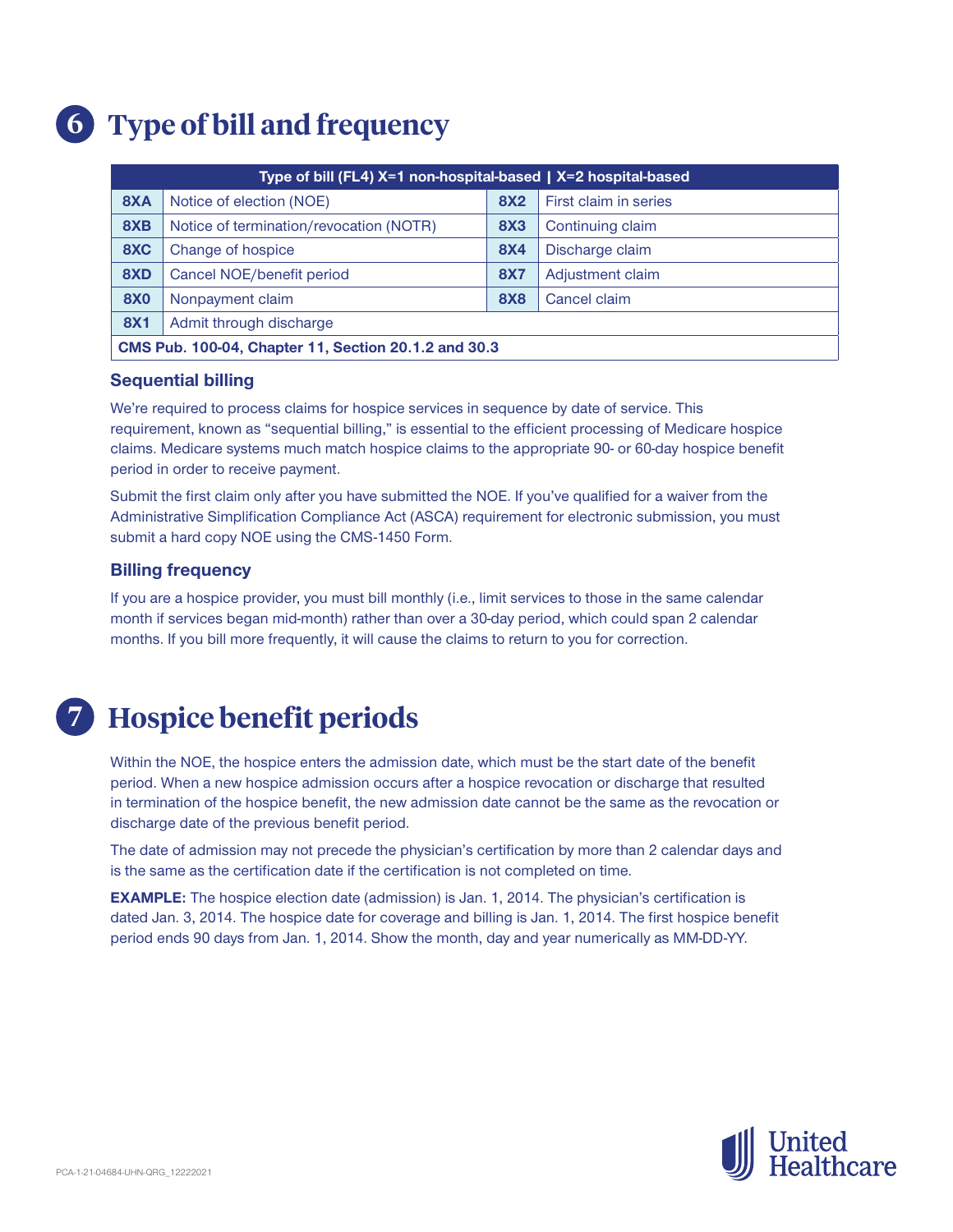## **8 Hospice-related prescription drugs**

Effective for dates of service on and after Oct. 1, 2018, hospices are no longer required to report drugs using line-item detail. Hospices may report summary charges for drugs as shown in the following table. Hospices must enter the following visit revenue codes, when applicable:

| <b>Revenue code</b>      | <b>Required HCPCS</b>   | <b>Required detail</b>                                                                                                                                                                                                                                                                               |
|--------------------------|-------------------------|------------------------------------------------------------------------------------------------------------------------------------------------------------------------------------------------------------------------------------------------------------------------------------------------------|
| 0250 Non-injectable      |                         | Required detail: Report on a line-item basis per fill, using<br>revenue code 0250 and the National Drug Code (NDC).<br>The NDC qualifier represents the quantity of the drug filled<br>and should be reported as the unit measure.                                                                   |
| prescription drugs       | N/A                     | For dates of service on and after Oct. 1, 2018: Report a<br>monthly charge total for all drugs (i.e., report a total charge<br>amount for the period covered by the claim) using revenue<br>code 0250.                                                                                               |
| 029X Infusion            | <b>Applicable HCPCS</b> | Required detail: Report on the claim on a line-item basis<br>per pump order and per medication refill, using revenue<br>code 029X for the equipment and 0294 for the drugs along<br>with the appropriate HCPCS.                                                                                      |
| pumps                    | N/A                     | For dates of service on and after Oct. 1, 2018: Report<br>a monthly charge total for infusion DME (i.e., report a<br>total charge amount for the period covered by the claim),<br>including DME infusion drugs, using revenue center 029X<br>for the infusion pumps and 0294 for DME infusion drugs. |
| 0636 Injectable<br>drugs | <b>Applicable HCPCS</b> | Required detail: Report on a line-item basis per fill with<br>units representing the amount filled. (i.e., Q1234 Drug<br>100mg and the fill was for 200 mg, units reported = $2$ ).                                                                                                                  |
|                          |                         | For dates of service on and after 10/1/2018: Revenue<br>code 0636 is not required.                                                                                                                                                                                                                   |

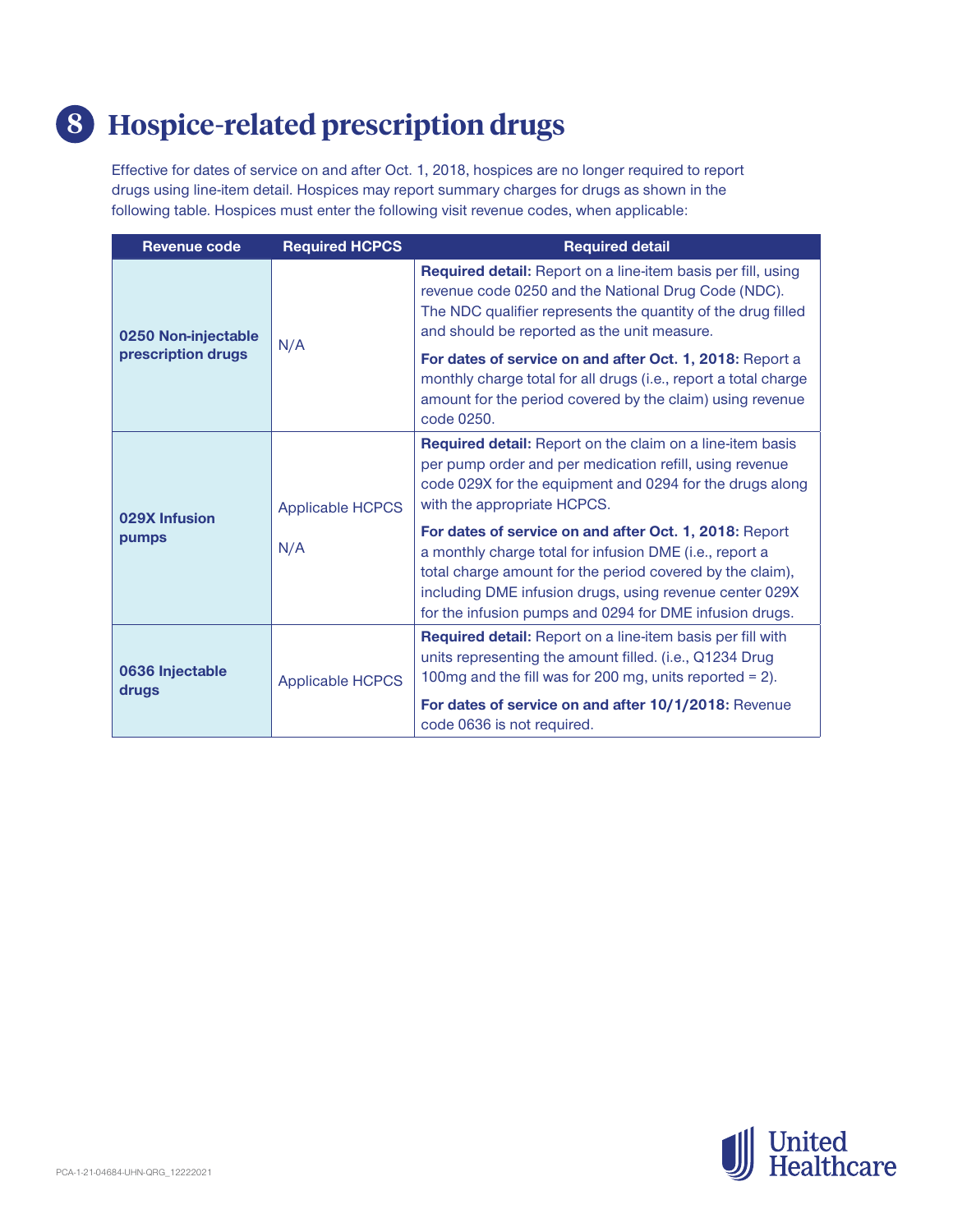# **9 Hospice Medicare billing codes**

| <b>Type of admission (FL14)</b>                  |           |  |          |                           |  |
|--------------------------------------------------|-----------|--|----------|---------------------------|--|
|                                                  | Emergency |  | Elective | Information not available |  |
| Urgent<br>Trauma                                 |           |  |          |                           |  |
| <b>CMS Pub. 100-04, Chapter 25, Section 75.1</b> |           |  |          |                           |  |

| Point of origin (source of admission) (FL15)     |                              |   |                                            |  |
|--------------------------------------------------|------------------------------|---|--------------------------------------------|--|
|                                                  | Non-health care facility     | 6 | Transfer from another health care facility |  |
| $\mathbf{2}$                                     | Clinic or physician's office |   |                                            |  |
| 4                                                | Transfer from hospital       | 8 | Court/law enforcement                      |  |
| 5                                                | Transfer from SNF or ICF     | g | Information not available                  |  |
| <b>CMS Pub. 100-04, Chapter 25, Section 75.1</b> |                              |   |                                            |  |

| Patient status (FL17) as of "To" date on claim   |                                                                       |  |
|--------------------------------------------------|-----------------------------------------------------------------------|--|
| 01                                               | Discharged to home, revoked or decertified                            |  |
| 30                                               | Still a patient ("To" date must be last day of month)                 |  |
| 40                                               | Expired at home (see occurrence code 55)                              |  |
| 41                                               | Expired at medical facility (see occurrence code 55)                  |  |
| 42                                               | Expired - place unknown (see occurrence code 55)                      |  |
| 50                                               | Discharged/transferred to hospice – home (routine or CHC)             |  |
| 51                                               | Discharged/transferred to hospice – medical facility (respite or GIP) |  |
| <b>CMS Pub. 100-04, Chapter 11, Section 30.3</b> |                                                                       |  |

| <b>Condition code (FL 18-28)</b>                         |                                                                     | Occurrence codes (FL 31-34)                             |                                                  |
|----------------------------------------------------------|---------------------------------------------------------------------|---------------------------------------------------------|--------------------------------------------------|
| H <sub>2</sub>                                           | Discharge for cause (i.e., patient/staff safety)                    | 27                                                      | Date of certification or recertification         |
| Discharge for patient unavailability, inability to<br>52 |                                                                     | 42                                                      | Date of revocation (ONLY)                        |
| receive care or out-of-service area                      |                                                                     | Date of death (when patient status = 40, 41, or $\vert$ |                                                  |
| 85                                                       | Delayed recertification of hospice terminal                         | 55                                                      | 42)                                              |
|                                                          | illness (effective for claims received on or after<br>Jan. 1, 2017) |                                                         | <b>CMS Pub. 100-04, Chapter 11, Section 30.3</b> |
| <b>CMS Pub. 100-04, Chapter 11, Section 30.3</b>         |                                                                     |                                                         |                                                  |

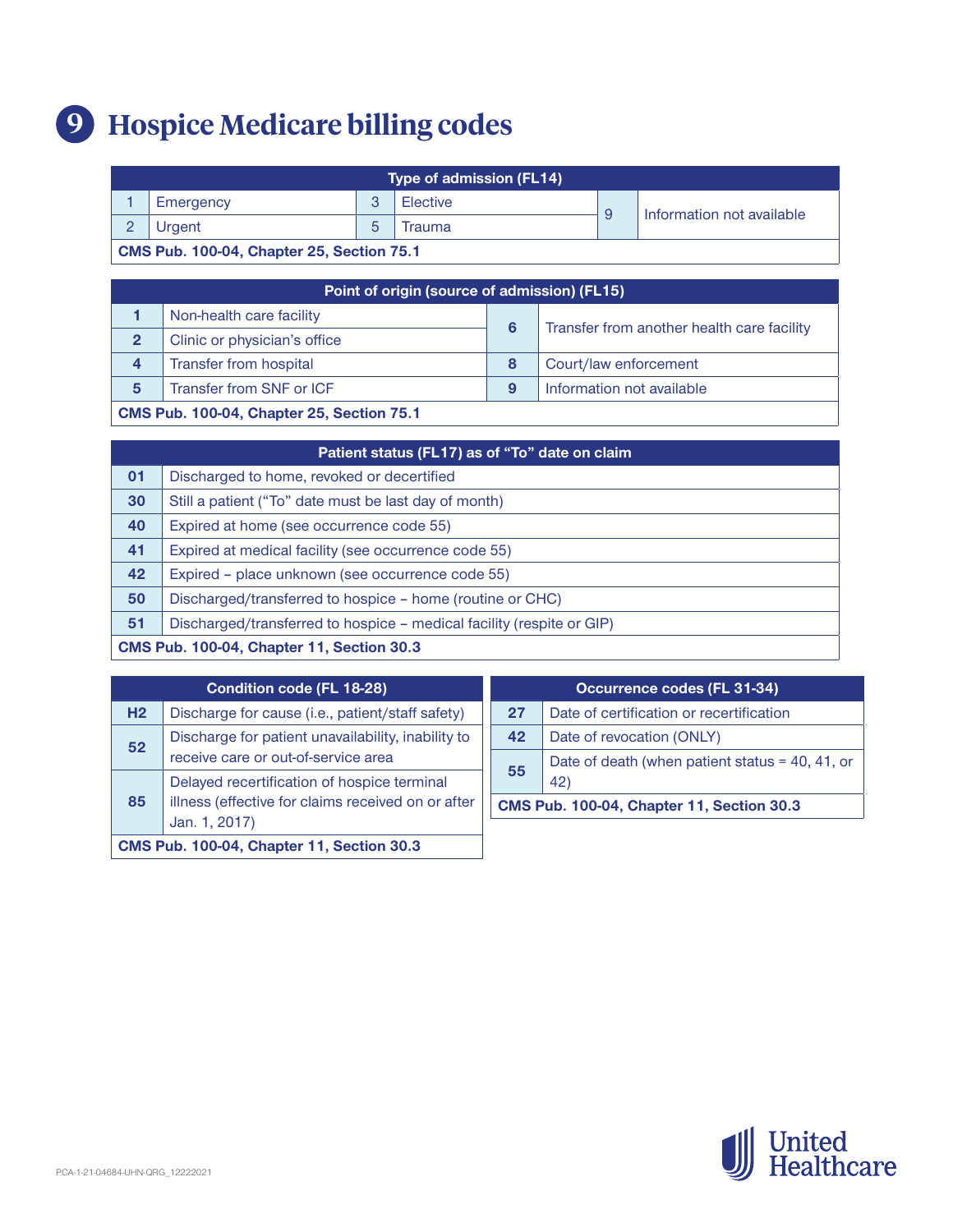| Revenue codes (FL 42), HCPCS codes and modifiers (FL 44)                                                       |            |                                                                                                                                                                           |  |  |
|----------------------------------------------------------------------------------------------------------------|------------|---------------------------------------------------------------------------------------------------------------------------------------------------------------------------|--|--|
| <b>Description</b>                                                                                             | <b>REV</b> | <b>HCPCS, modifiers</b>                                                                                                                                                   |  |  |
| Total units/charges                                                                                            | 0001       | <b>None</b>                                                                                                                                                               |  |  |
| Physician services                                                                                             | 0657       | As appropriate, 26 (technical component)<br>As appropriate, GV (nurse practitioner is attending)                                                                          |  |  |
| Other                                                                                                          | 0659       | A9270, GY (room and board) report as non-covered charges                                                                                                                  |  |  |
| <b>Discipline visit description</b>                                                                            | <b>REV</b> | <b>HCPCS, modifiers (PM if post-mortem)</b>                                                                                                                               |  |  |
| Physical therapy                                                                                               | 0421       | G0151, PM                                                                                                                                                                 |  |  |
| Occupational therapy                                                                                           | 0431       | G0152, PM                                                                                                                                                                 |  |  |
| Speech language pathology                                                                                      | 0441       | G0153, PM                                                                                                                                                                 |  |  |
| <b>Skilled nursing</b>                                                                                         | 0551       | G0154, PM (not valid for visits on/after Jan. 1, 2016)<br>G0299, PM (valid for RN visits on/after Jan. 1, 2016)<br>G0300, PM (valid for LPN visits on/after Jan. 1, 2016) |  |  |
| Medical social service (visit)                                                                                 | 0561       | G0155, PM                                                                                                                                                                 |  |  |
| Medical social service (phone call)                                                                            | 0569       | G0155, PM                                                                                                                                                                 |  |  |
| Home health aide                                                                                               | 0571       | G0156, PM                                                                                                                                                                 |  |  |
| <b>Levels of care description</b>                                                                              | <b>REV</b> | <b>HCPCS (place of service)</b>                                                                                                                                           |  |  |
| Routine home care (Q5001-Q5010)<br>Note: Ensure Value Code (61) is present                                     | 0651       | Q5001 - Home                                                                                                                                                              |  |  |
| Continuous home care<br>(Q5001-Q5003, Q5009-Q5010)<br>Note: Ensure Value Code (61) is present                  | 0652       | Q5002 - Assisted living facility<br>Q5003 - LTC or non-SNF (receiving unskilled care)<br>Q5004 - Skilled nursing facility (receiving skilled care)                        |  |  |
| Respite care (Q5003-Q5009)<br>Note: Ensure Value Code (G8) is present<br>to show location                      | 0655       | Q5005 - Inpatient hospital<br>Q5006 - Inpatient hospice facility<br>Q5007 - Long-term care hospital                                                                       |  |  |
| General inpatient care<br>(Q5004-Q5009)<br>Note: Ensure Value Code (G8) is present<br>to show location         | 0656       | Q5008 - Inpatient psychiatric facility<br>Q5009 - Place not otherwise specified<br>Q5010 - Hospice residential facility                                                   |  |  |
| <b>Drugs/infusion pumps description</b>                                                                        | <b>REV</b> | <b>HCPCS</b>                                                                                                                                                              |  |  |
| Non-injectable drugs                                                                                           | 0250       | None: NDC required for dates of service before Oct. 1, 2018 -<br>see MM10573                                                                                              |  |  |
| Infusion pump - equipment                                                                                      | 029X       | As appropriate" to "As appropriate; not required for dates of<br>service on/after Oct. 1, 2018 - see MM10573                                                              |  |  |
| Infusion pump - drugs                                                                                          | 0294       | As appropriate" to "As appropriate; not required for dates of<br>service on/after Oct. 1, 2018 - see MM10573                                                              |  |  |
| Injectable drugs                                                                                               | 0636       | As appropriate" to "not required on claims with dates of service<br>on/after Oct. 1, 2018                                                                                 |  |  |
| <b>Additional notes</b>                                                                                        |            |                                                                                                                                                                           |  |  |
| • The total number of units on the Hospice level of care lines (REV 651, 652, 655, 656) should equal the total |            |                                                                                                                                                                           |  |  |

- number of days billed in the billing period
- Units associated with REV 651, 655 and 656 are measured in days
- Units associated with REV 652 are measured in hours (15-minute increments)

#### **CMS Pub. 100-04, Chapter 11, Section 30.3**

- View current HCPCS drug code list on **[cms.gov](https://www.cms.gov/Medicare/Coding/HCPCSReleaseCodeSets/Alpha-Numeric-HCPCS)**
- View MM10573 at **[cms.gov](https://www.cms.gov/Outreach-and-Education/Medicare-Learning-Network-MLN/MLNMattersArticles/downloads/mm10573.pdf)**